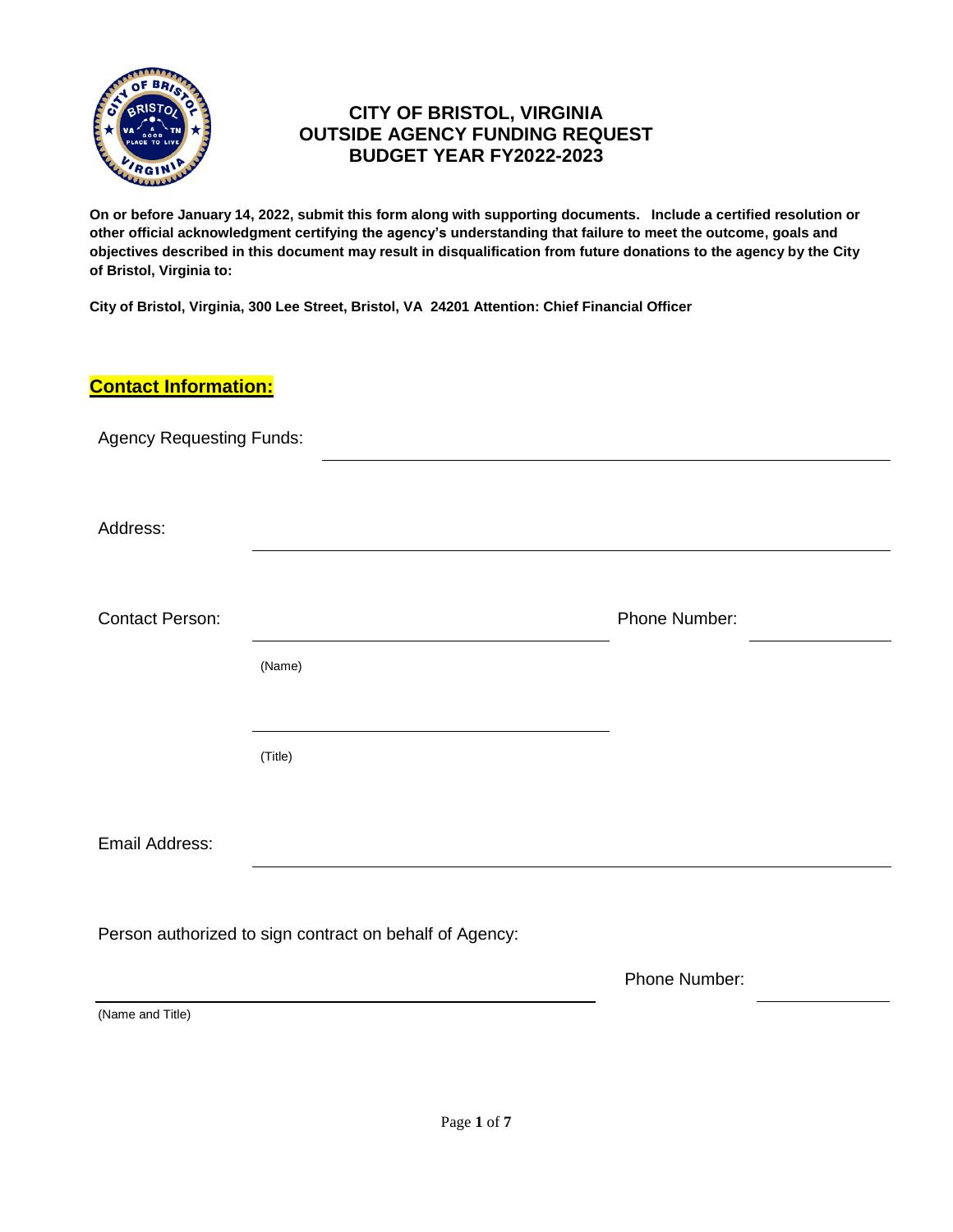| City of Bristol, Virginia |                                   | Outside Agency Request 2022-2023 |                                     |               |  |
|---------------------------|-----------------------------------|----------------------------------|-------------------------------------|---------------|--|
|                           | <b>Financial Information:</b>     |                                  |                                     |               |  |
| 1.                        | Amount of Requested Funding       | FY 2023                          | $(7/1/22 - 6/30/23)$                | \$            |  |
| 2.                        | Assets (as of June 30, 2021):     |                                  | <b>Cash &amp; Other Equivalents</b> | \$            |  |
| 3.                        | Fund Balance as of June 30, 2021: |                                  | <b>Type</b>                         | <b>Amount</b> |  |
|                           |                                   | Restricted                       |                                     | \$            |  |
|                           |                                   | Unrestricted                     |                                     | \$            |  |
|                           |                                   | Other                            |                                     | \$            |  |
|                           |                                   | <b>Total Fund Balance</b>        |                                     | \$            |  |

4. Funding Sources: (Please indicate actual or anticipated funding sources for the periods specified)

|                       | <b>Prior Year</b>       | <b>Current Year</b>       | <b>Budget Year</b>        |
|-----------------------|-------------------------|---------------------------|---------------------------|
| <b>Funding Source</b> | FY 2021                 | FY 2022                   | FY 2023                   |
|                       | <b>Amount Allocated</b> | <b>Amount Anticipated</b> | <b>Amount Anticipated</b> |
|                       | \$                      | \$                        | \$                        |
|                       | \$                      |                           | S                         |
|                       |                         |                           |                           |
|                       |                         |                           |                           |
|                       |                         |                           |                           |
|                       |                         |                           |                           |
|                       |                         |                           |                           |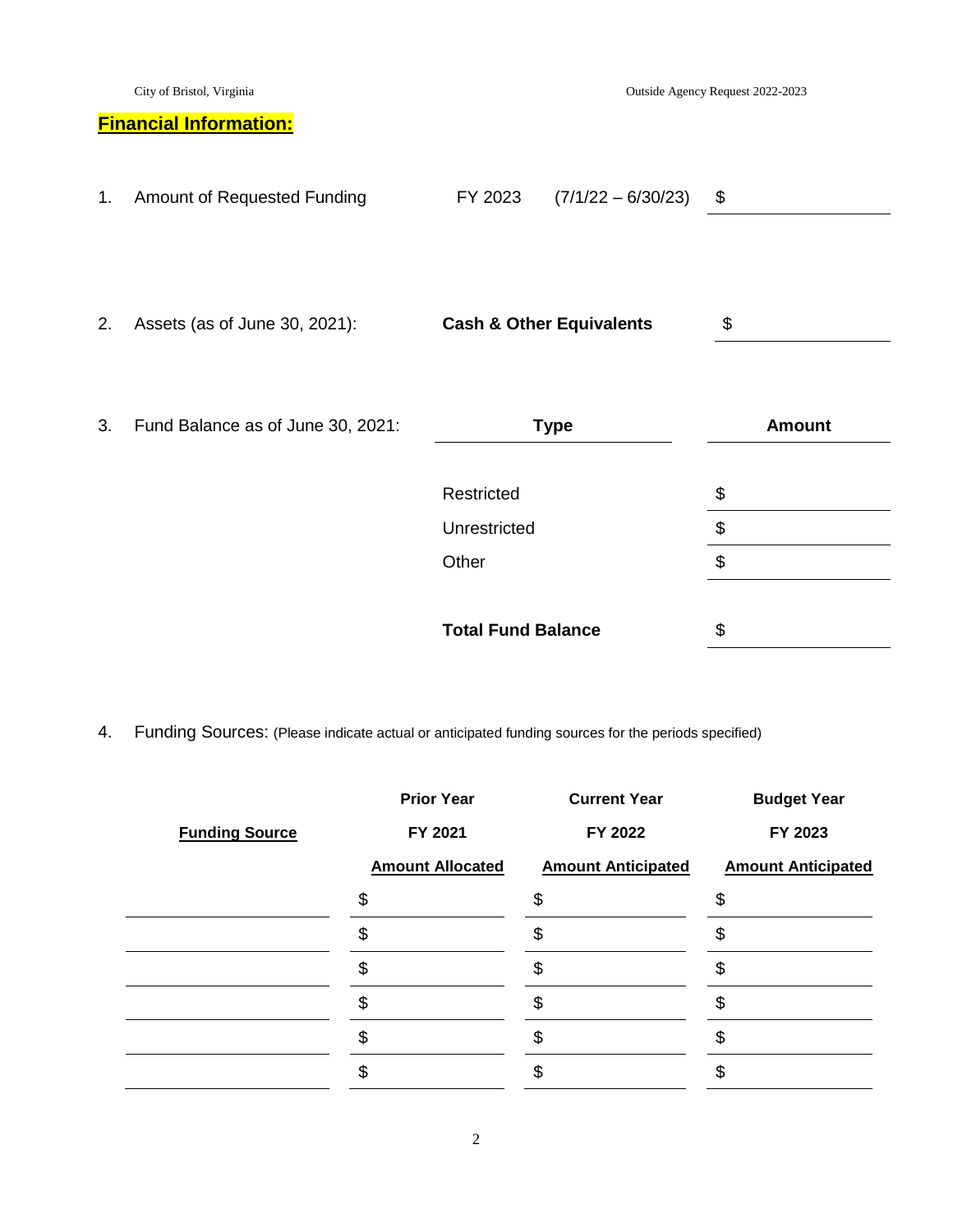### **Program Information:**

*\*\*NOTE: Please be concise and limit each answer to 250 words. Complete sentences in bullet form are desirable.*

### **Purpose and Goals**

5. What community need/opportunity is being addressed by your agency/project? In other words, what community need will be met? What evidence is there that this is a need/opportunity? (use local statistics, if available) Who is your target population?

### **Program/Services**

6. How does your organization propose to meet the described need? (What services, programs, or activities will be provided or implemented…what other groups or organizations do you partner with to meet your objectives.). *Please observe space limit*. If you want to include additional information, include it in a cover letter or as an attachment.

7. Describe the resources, structure, and capabilities of the organization that qualify it to meet the need and make successful implementation of the proposed goals likely?

8. Please describe methods you use to make sure the programs/services are accessible to all citizens of the City of Bristol, Virginia (consistent with your mission and purpose).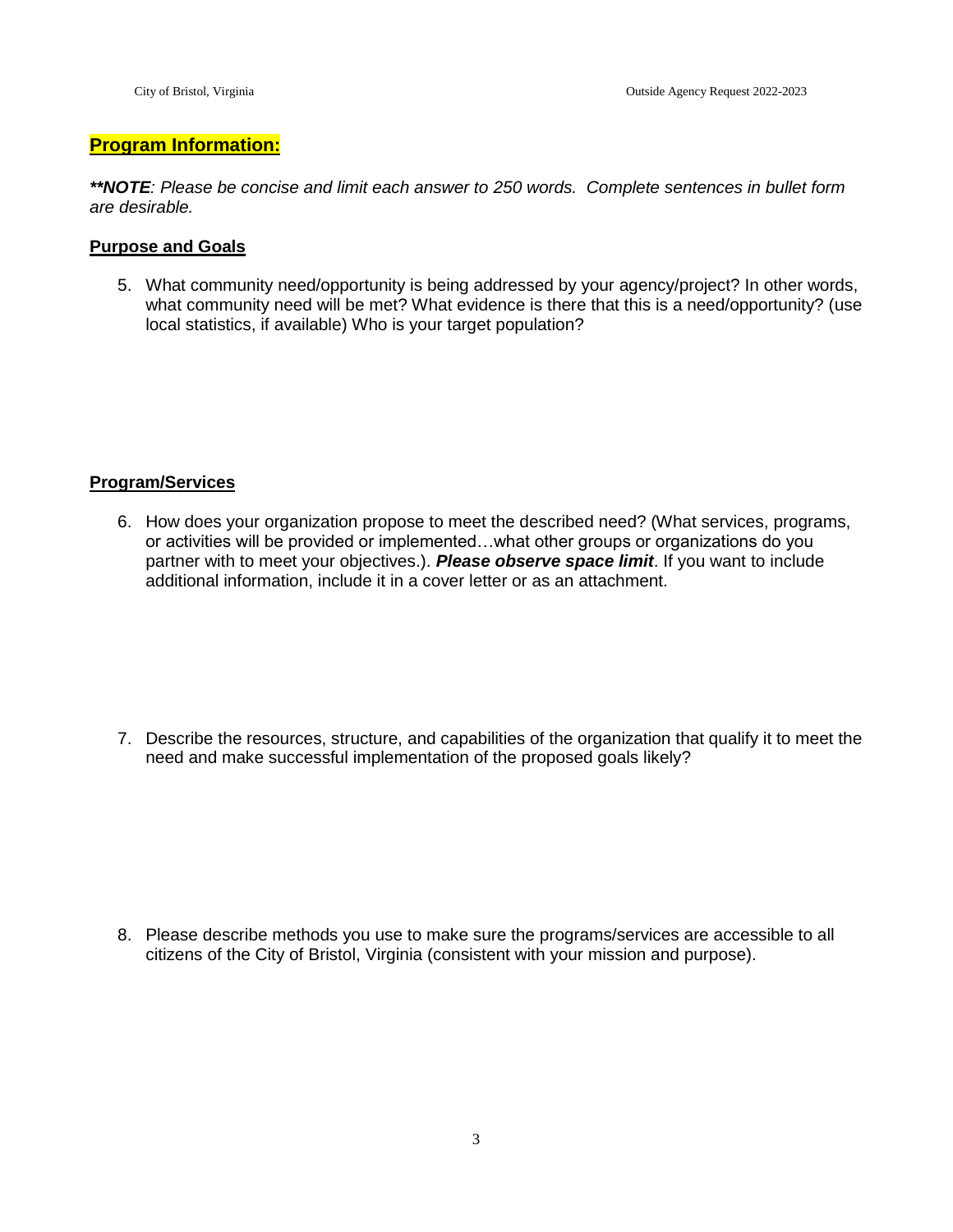# **Justification for City of Bristol, VA Funding:**

- 9. Why should the City provide funding to this agency/project? In other words, how does this project/service benefit the City and how are the City residents served? How will this agency/project help the City attain its vision for the future?
- 10. How will this agency/project help the City attain its vision for the future in the following strategic focus areas? Please respond to the areas that are applicable to your agency's purpose and goals as it relates to the funding request.
	- a. Economic Hub
	- b. Destination Bristol
	- c. Foundation for the Future
	- d. Vibrant Neighborhoods
	- e. Outstanding City Services
	- f. Healthy Financial Environment
	- g. Superb Facilities and Infrastructure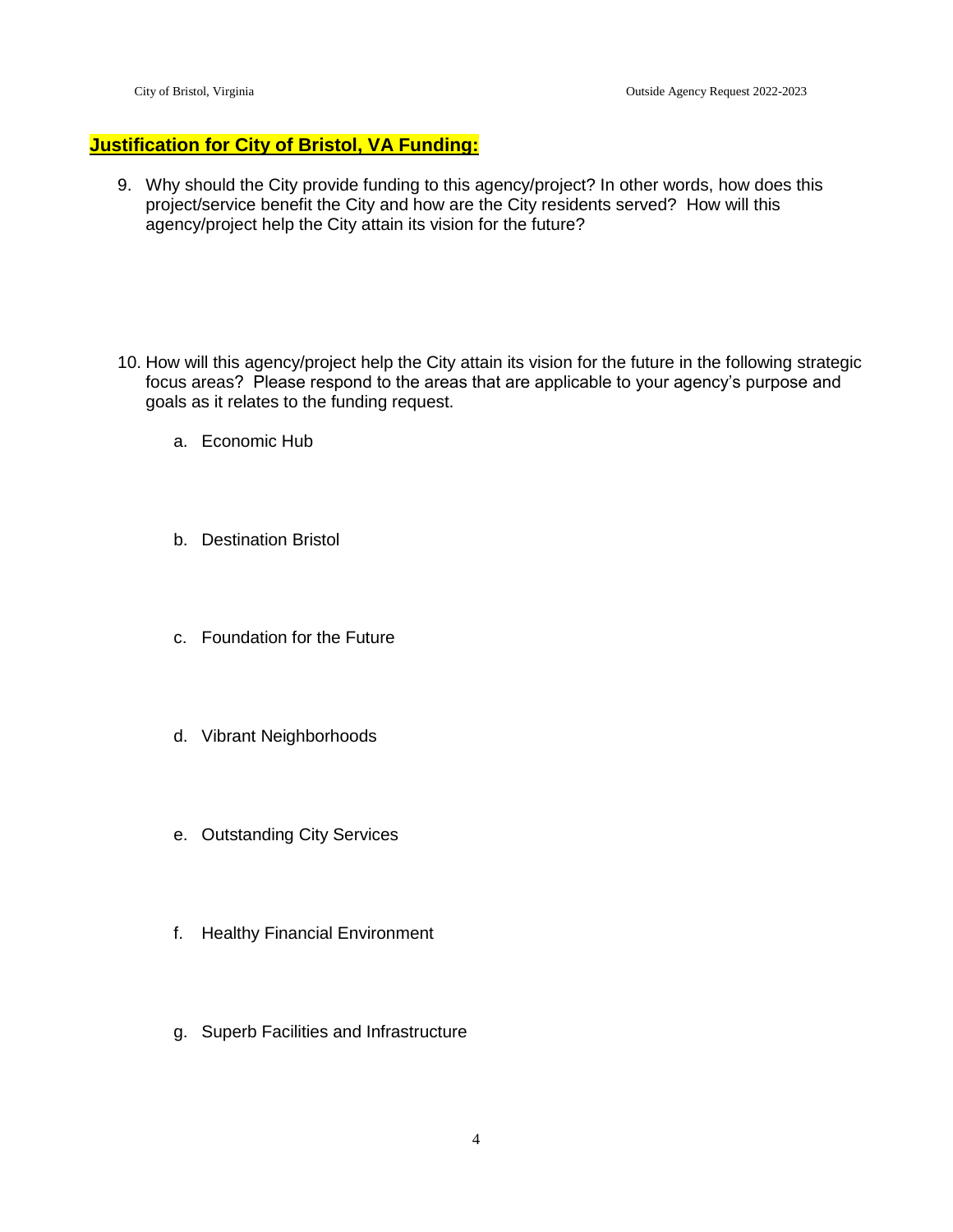- 11. What are the consequences if the City does not fund this request?
- 12. If approved, this funding is only for the 2022-2023 budget cycle. What is your strategy for sustainability of the agency/project after the period of funding ends?
- 13. If this request is a change from previous years, explain the justification for the change.

## **Projected Outcomes and Results for Current Funding Request:**

14. What are your outcome objectives for the funding period? How will this be measured? (Describe how your organization proposes to make a measurable and achievable difference in the city, e.g. changes in behavior, situations, conditions, or knowledge. Who/what will be changed and how?)

### **Summary of current funding request:**

| Strategic goal(s) for this<br>funding request 2023                                                             | How goals will be measured                                        | <b>Projected Results</b>                                                      |
|----------------------------------------------------------------------------------------------------------------|-------------------------------------------------------------------|-------------------------------------------------------------------------------|
| <b>Example:</b> Attract $30,000 - 35,000$<br>visitors to the museum of which at<br>least 50% will be tourists. | Measured by taking zip codes at the<br>museum's information desk. | Anticipated number $15,000 - 20,000$<br>visitors from outside 24201 zip code. |
|                                                                                                                |                                                                   |                                                                               |
|                                                                                                                |                                                                   |                                                                               |
|                                                                                                                |                                                                   |                                                                               |
|                                                                                                                |                                                                   |                                                                               |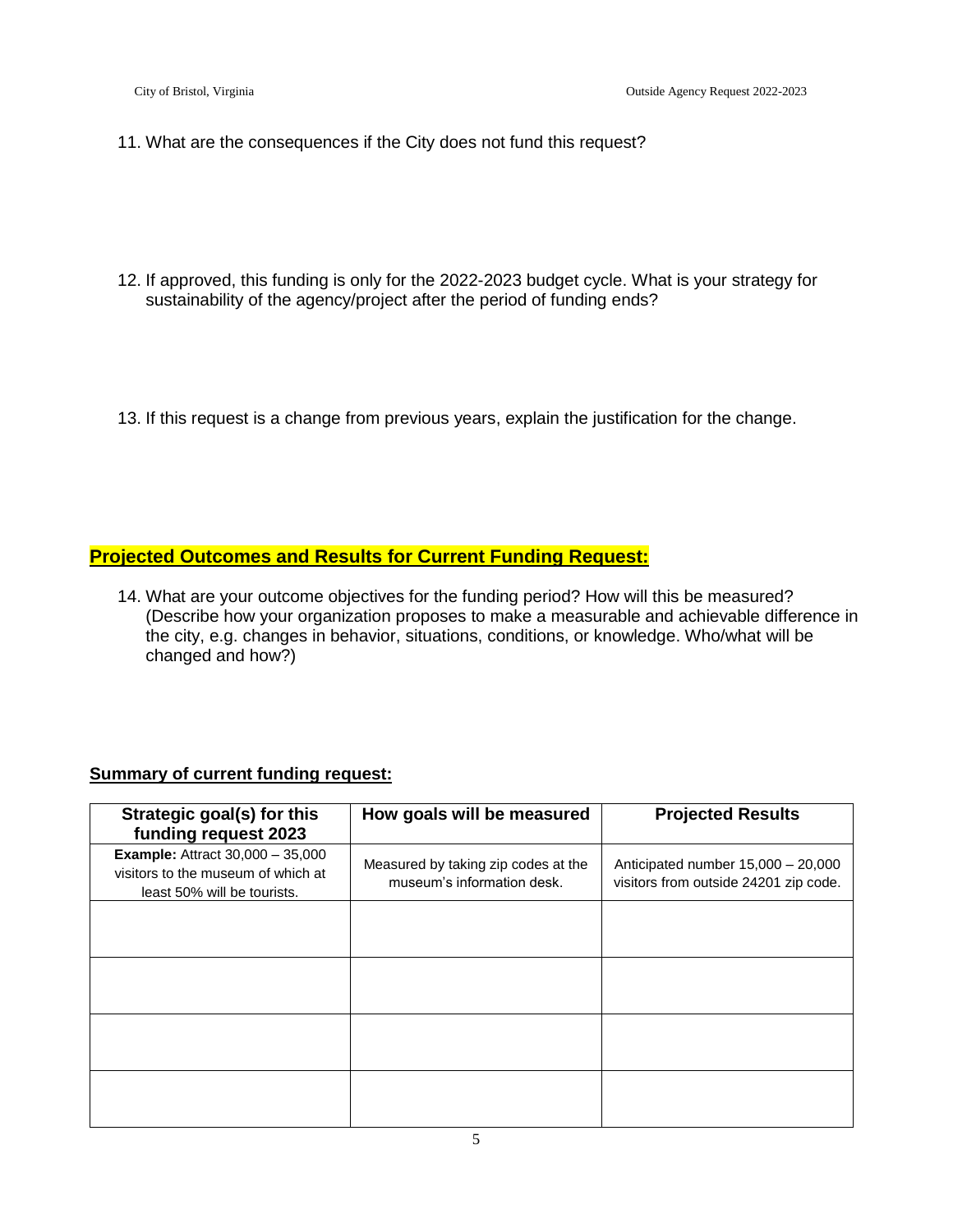#### **Actual Outcomes and Results for a Previous Funding Request:**

15. If you received funds from the City of Bristol, Virginia for FY21, provide a brief final report of the funds provided to your agency. Please include detailed information regarding what the funds were used for, the actual outcome, and how they compared to the projected outcome provided in the original funding request. (*Please be brief-500 words or less and you may include as an attachment.)*

#### **Summary of previous year funding request:**

| <b>Strategic goals for</b><br>previous years                                                               | <b>Funding</b><br><b>Received</b> | <b>Projected Results</b>                                                | <b>Actual Results</b>                                |
|------------------------------------------------------------------------------------------------------------|-----------------------------------|-------------------------------------------------------------------------|------------------------------------------------------|
| Example: 2021 Goal: Attract<br>25,000 visitors to the museum of<br>which at least 50% will be<br>tourists. | \$25,000                          | Anticipated 10,000 - 15,000<br>visitors from outside 24201 zip<br>code. | 11,368 visitors (70%) from<br>outside 24201 zip code |
|                                                                                                            |                                   |                                                                         |                                                      |
|                                                                                                            |                                   |                                                                         |                                                      |
|                                                                                                            |                                   |                                                                         |                                                      |
|                                                                                                            |                                   |                                                                         |                                                      |

### **Other Financial Information:**

- 16. Please attach a copy of your agency's budget showing revenues/resources and expenditures for the prior year actual, current year budget, and /or estimated current year actual and proposed budget year. (past, present, future)
- 17. Please submit the agency's most recent certified audit, if available, or financial report, and make available for inspection all bookkeeping and other records in support thereof. (Electronic copies may be sent to tamrya.spradlin@bristolva.org).